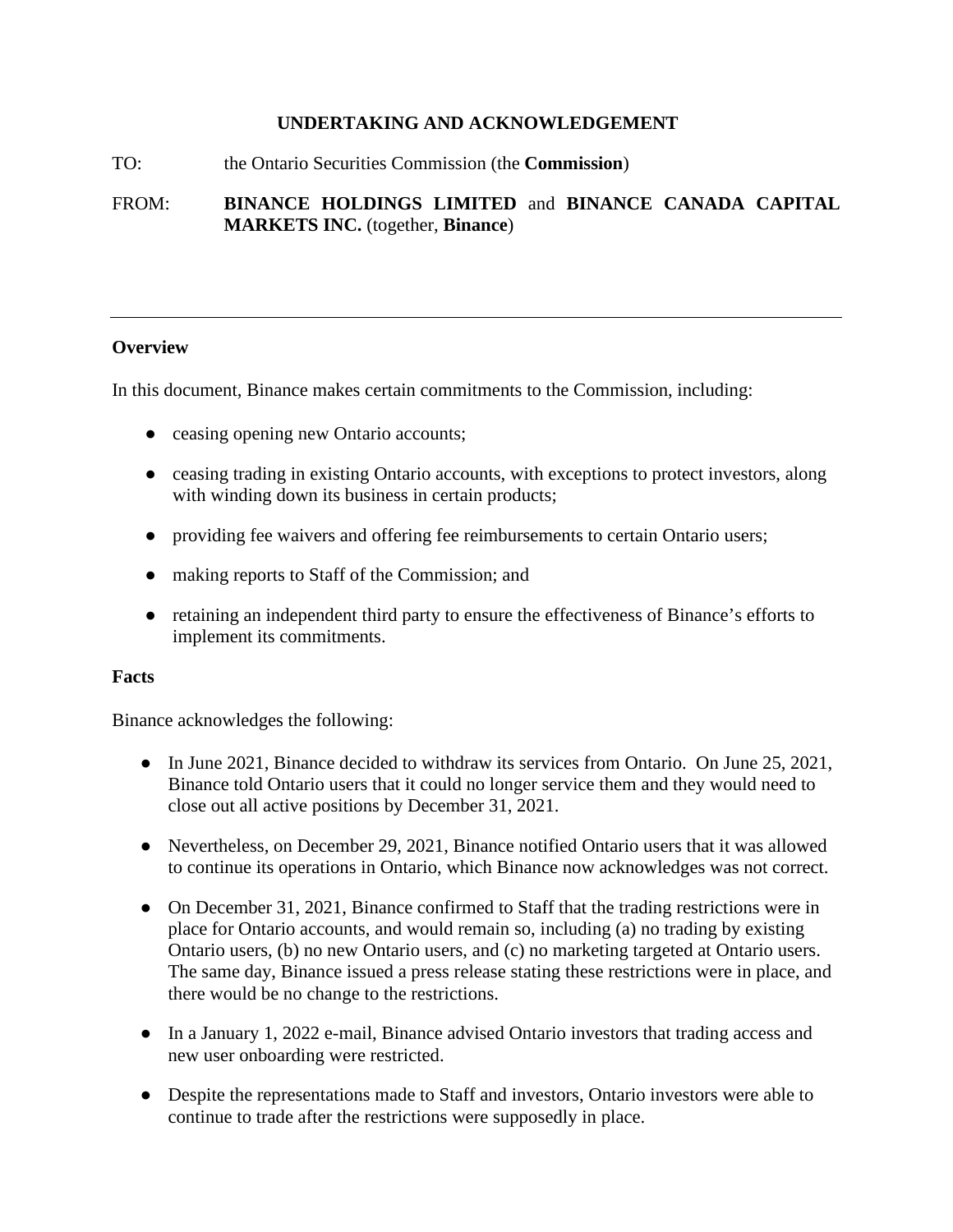- Binance's customer service team also tweeted inaccurate information, informing an Ontario user that they could trade after January 1, 2022 as normal if their account was already open, which Binance now acknowledges was not correct.
- Binance has informed Staff that it is committed to pursuing a regulatory path to ensure compliance with Ontario securities law.

### **No Opening of New Ontario Accounts**

- 1. Binance represents and undertakes to do the following:
	- (a) Binance has prevented and will continue to prevent Ontario users from opening accounts on the online crypto asset trading platform "Binance" (the **Binance Platform**), through [www.binance.com](http://www.binance.com/) (the **Website**), an app, or any other means. The steps taken by Binance to do so (the **Account Opening Procedures**) will include maintaining the following procedures and controls currently in place:
		- (i) the Binance Platform Terms of Use accessible on the Website or through an app state that Ontario users are not eligible to use the Binance Platform, and that new users must represent that they are not residents of Ontario. This measure has been in place since January 6, 2022;
		- (ii) Binance prevents users that self-identify as being in Ontario from opening new accounts on the Binance Platform, based on the information provided by prospective users during the on-boarding process for verified users. This measure has been in place since January 6, 2022;
		- (iii) Binance prevents users that are identified as being in Ontario by their IP address from registering as a new user and opening new accounts on the Binance Platform. This measure has been in place since January 6, 2022; and
	- (b) Binance will maintain the Account Opening Procedures unless and until written notice is provided by Staff confirming that Binance may remove them.

# **Identify Existing Ontario Accounts**

- 2. Binance represents and undertakes to do the following:
	- (a) Binance has identified and will continue to identify Binance Platform accounts held by Ontario investors (the **Ontario Accounts**) by doing the following:
		- (i) maintain the procedures and controls currently in place to identify existing users of the Binance Platform who self-identified as Ontario residents during their on-boarding process. These procedures and controls have been in place since January 6, 2022;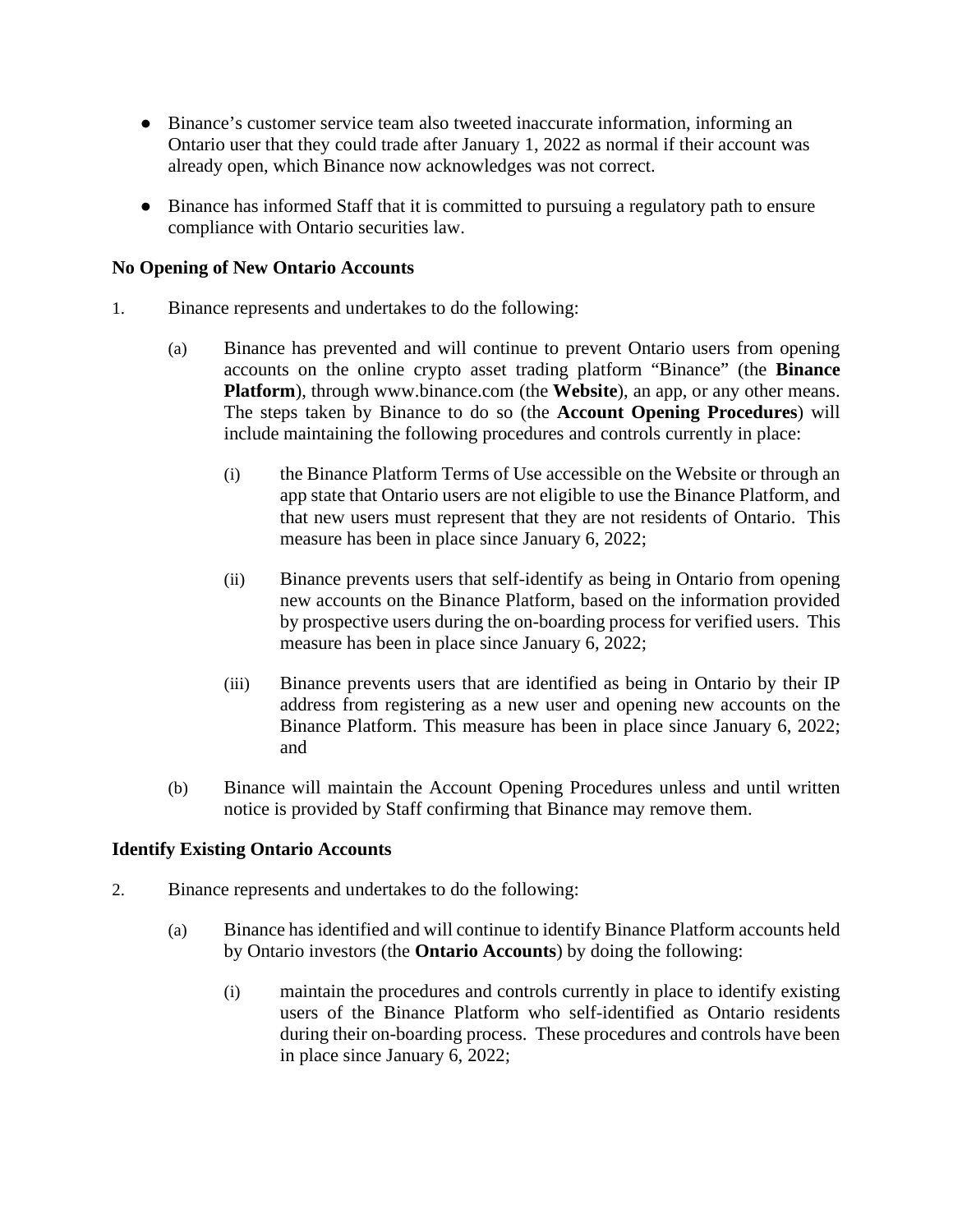- (ii) maintain the procedures and controls currently in place to identify users using Ontario IP addresses on the Binance Platform who have not previously indicated their province of residence as Ontario, and require them to verify their province of residence. These procedures and controls have been in place since January 19, 2022;
- (iii) maintain a list of the Ontario Accounts identified using the procedures and controls noted above in (i) and (ii), and any additional procedures that may be introduced at a later date as set out in (iv) below;
- (iv) monitor and review procedures to identify Ontario Accounts and develop additional controls as necessary
- (together (i), (ii), (iii) and (iv) above are referred to as the **Account Identification Procedures**); and
- (b) Binance will maintain the Account Identification Procedures unless and until written notice is provided by Staff confirming that Binance may remove them.

# **No Trading in Ontario Accounts**

- 3. Binance represents and undertakes to do the following:
	- (a) Subject to paragraph 4 below, Binance has taken and will continue to take steps to prevent all trading (as defined in the *Securities Act*, RSO 1990, c S.5, as amended (the **Act**)) in any products in the Ontario Accounts, except as necessary for Ontario Account holders to do the following:
		- (i) close, reduce and/or redeem existing positions,
		- (ii) withdraw funds and crypto assets,
		- (iii) withdraw excess margin, or
		- (iv) deposit additional margin, if required, to maintain existing derivatives positions in the Ontario Accounts;

(together (i), (ii), (iii) and (iv) above are referred to as **Permissible Transactions**);

- (b) Binance has maintained and will continue to maintain the procedures and controls currently in place to prevent trading (except for Permissible Transactions) in the Ontario Accounts, which include the following:
	- (i) implement a systems block in respect of Ontario Accounts that only allows Permissible Transactions for all products on the Binance Platform. This measure has been in place since January 6, 2022;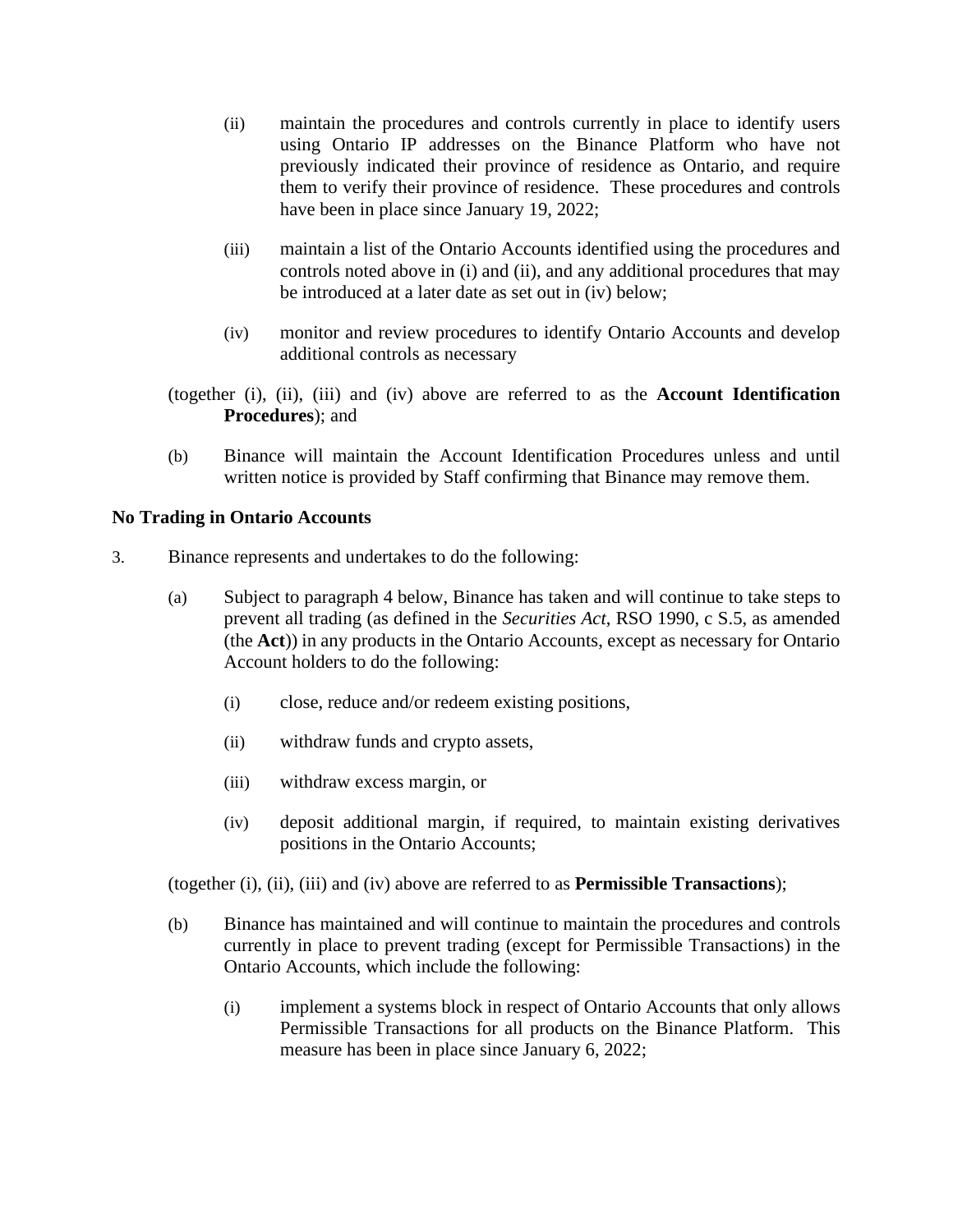(ii) monitor, review and improve the systems block as necessary to ensure that systems are in place to prevent trading activity that originates from within Ontario, or by Ontario users, except for Permissible Transactions

(together (a) and (b) above are referred to as the **Ontario Trading Procedures**); and

(c) Binance will maintain the Ontario Trading Procedures unless and until written notice is provided by Staff confirming that Binance may remove the controls.

# **Winding Down Trading of Restricted Products**

4. Binance represents and undertakes that Binance will (i) require Ontario users to close out andsettle their existing positions in Restricted Products<sup>1</sup> by 90 days from the date of this Undertaking, failing which Binance will close such positions on that date, and (ii) provide notice to Ontario users of this requirement within 5 days of the date of this Undertaking.

# **Fee Waiver and Reimbursement**

- 5. Binance represents and undertakes to do the following:
	- (a) From the date of this Undertaking until written notice is provided by Staff, Binance will waive or rebate any fees collected by the Binance Platform, Binance or any affiliates of Binance associated with the Permissible Transactions in Ontario Accounts, with the exception of blockchain fees that are not retained by Binance or its affiliates; and
	- (b) Binance will (i) honour any request by Ontario Account holders for reimbursement of final withdrawal fees collected from June 25, 2021 to the date of this Undertaking that are in excess of the equivalent of \$10 USD for withdrawals for all Binance services that result in a zero balance in an account, which remains a zero balance through to the date of this Undertaking, with the exception of blockchain fees that are not retained by Binance or its affiliates; and (ii) inform Ontario users that they may make such a request

(together (a) and (b) above are referred to as the **Waiver and Reimbursement Procedures**).

# **Training of Binance Staff**

6. Binance represents and undertakes that Binance will communicate the Account Opening Procedures, the Account Identification Procedures, the Ontario Trading Procedures and the Waiver and Reimbursement Procedures set out in this Undertaking to all relevant staff of Binance and the Binance Platform within two weeks of the date of the Undertaking and

<span id="page-3-0"></span><sup>&</sup>lt;sup>1</sup> "Restricted Products" means any contracts that involve leverage, margin, or the extension of credit, including but not limited to contracts that are marketed or labelled by Binance as: (i) futures; (ii) forward contracts; (iii) OTC contracts on margin; (iv) perpetual swaps and futures; (v) rolling spot; (vi) contracts for difference;(vii) options; or (viii) leveraged tokens.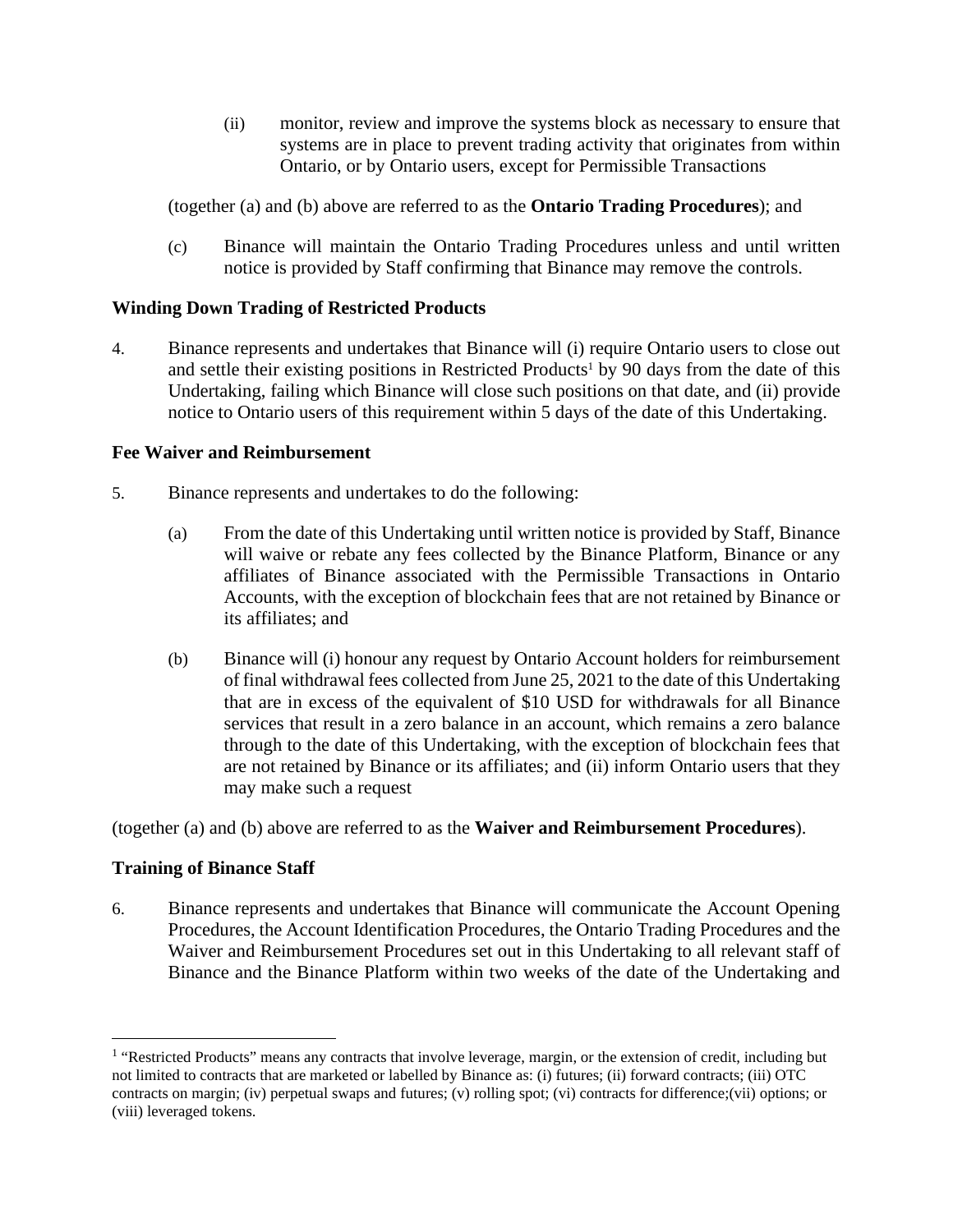require all relevant staff to acknowledge that they will comply with those restrictions and requirements.

# **Reporting to Staff**

7. Binance represents and undertakes that Binance will deliver to Staff, on April 15, 2022 and thereafter on a quarterly basis until written notice is provided by Staff, a report that includes the following:

### *Account Opening and Identification Procedures*

- (i) confirmation that the Account Opening Procedures and Account Identification Procedures are in place;
- (ii) the number of Ontario Accounts remaining open, and the aggregate dollar value of holdings in these accounts as of the date of the report;
- (iii) the number of Ontario Accounts closed since the last report;
- (iv) a list of any new Ontario Accounts opened since the last report along with an explanation of how such new Ontario Accounts came to be opened;

#### *Ontario Trading Procedures*

- (v) confirmation that the Ontario Trading Procedures are in place;
- (vi) in the initial report, a list of all accounts that have been made subject to the Ontario Trading Procedures, by March 31, 2022, and in subsequent reports any updates to this list;
- (vii) the number of Ontario Accounts in which user activity has occurred since the last report;
- (viii) the aggregate dollar amount traded in Ontario Accounts since the last report;
- (ix) a list of any transactions in Ontario Accounts since the last report that were not Permissible Transactions along with an explanation as to why that transaction occurred; and

#### *Waiver and Reimbursement Procedures*

(x) confirmation that the Waiver and Reimbursement Procedures are in place.

### **Third Party Consultant**

8. Binance represents and undertakes to do the following: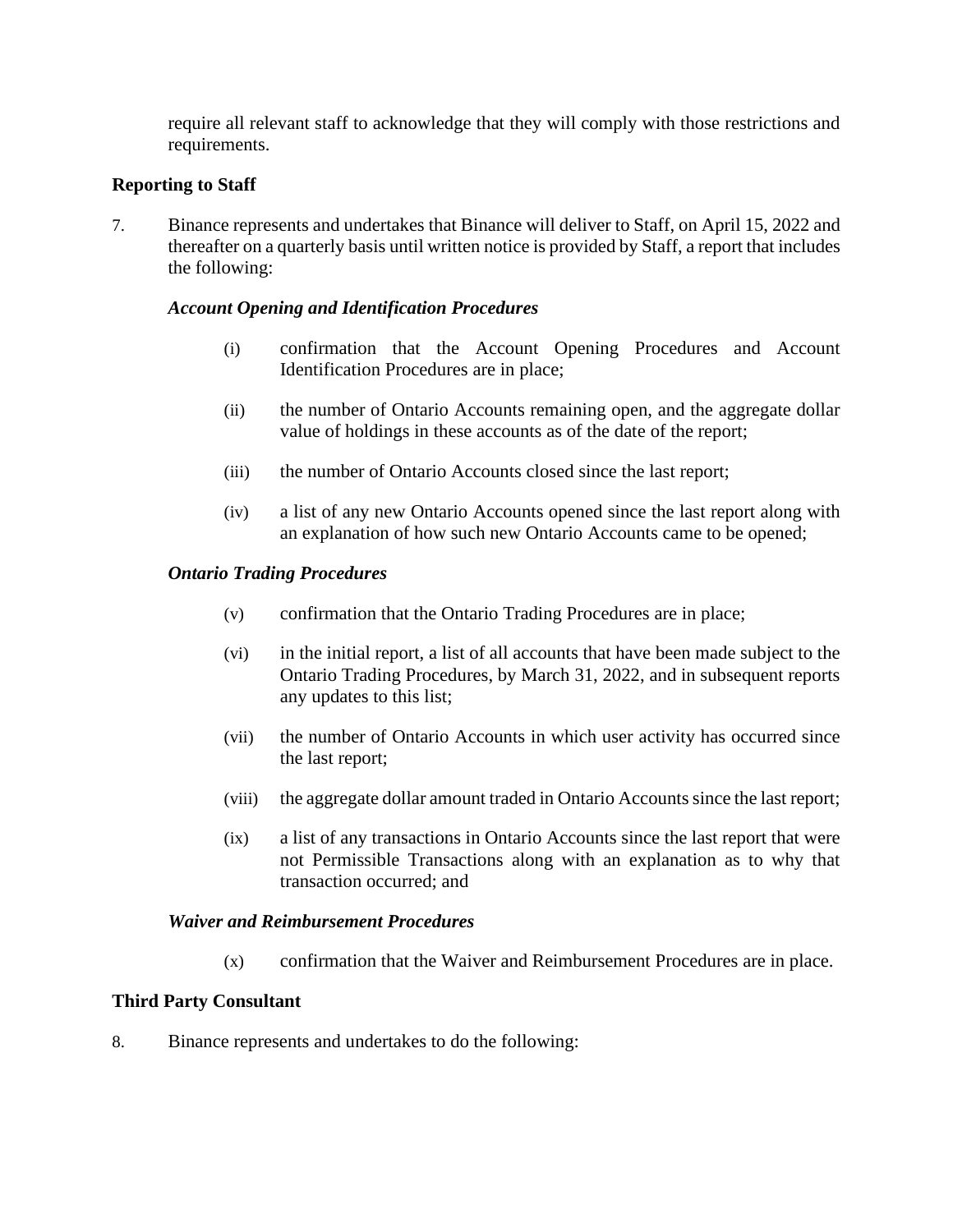- (a) by March 31, 2022, Binance will retain, at its own expense, an independent thirdparty consultant that is acceptable to Staff (the **Consultant**) in order to conduct a review of the following:
	- (i) the design, implementation and effectiveness of the Account Opening Procedures;
	- (ii) the design, implementation and effectiveness of the Account Identification Procedures; and
	- (iii) the design, implementation and effectiveness of the Ontario Trading Procedures;
- (b) Binance will work with the Consultant to develop an audit plan, acceptable to Staff;
- (c) Binance will require the Consultant to report to Staff on a schedule and in a format acceptable to Staff;
- (d) If deficiencies are identified by the Consultant, Binance will develop a plan to remedy those deficiencies, acceptable to Staff, and include a report on the implementation of that plan in Binance's next quarterly report to Staff.

# **Publication**

- 9. Within 5 days of receiving authorization from Staff to do so, Binance undertakes to publish this Undertaking on the "notices" section of its Website at https://www.binance.com/en/support/list/notices; on its main twitter.com and facebook.com social media pages; on the Telegram "Binance Announcements" channel ([https://t.me/binance\\_announcements](https://t.me/binance_announcements)); and on the r/Binance subreddit (<https://www.reddit.com/r/binance/>).
- 10. Binance undertakes not to cause any public statements to be made that are inconsistent with this Undertaking.

### **Commission Reservation of Rights**

11. Binance acknowledges that Staff and the Commission retain the right to bring enforcement proceedings or seek temporary orders against Binance, directors or officers of Binance, Binance affiliates and the directors or officers of Binance affiliates for any past, present or future conduct contrary to the Act or the public interest, save and except for enforcement proceedings or temporary orders arising from the facts set out above in the "Facts" section of this Undertaking, so long as Binance remains in compliance with the Undertaking, and has not made any misrepresentation to Staff in respect of this Undertaking. Binance further acknowledges that Staff and the Commission may, in any enforcement proceedings, refer to the facts set out above in the "Facts" section of this Undertaking and rely on them as aggravating factors, regardless of Binance's compliance with this Undertaking.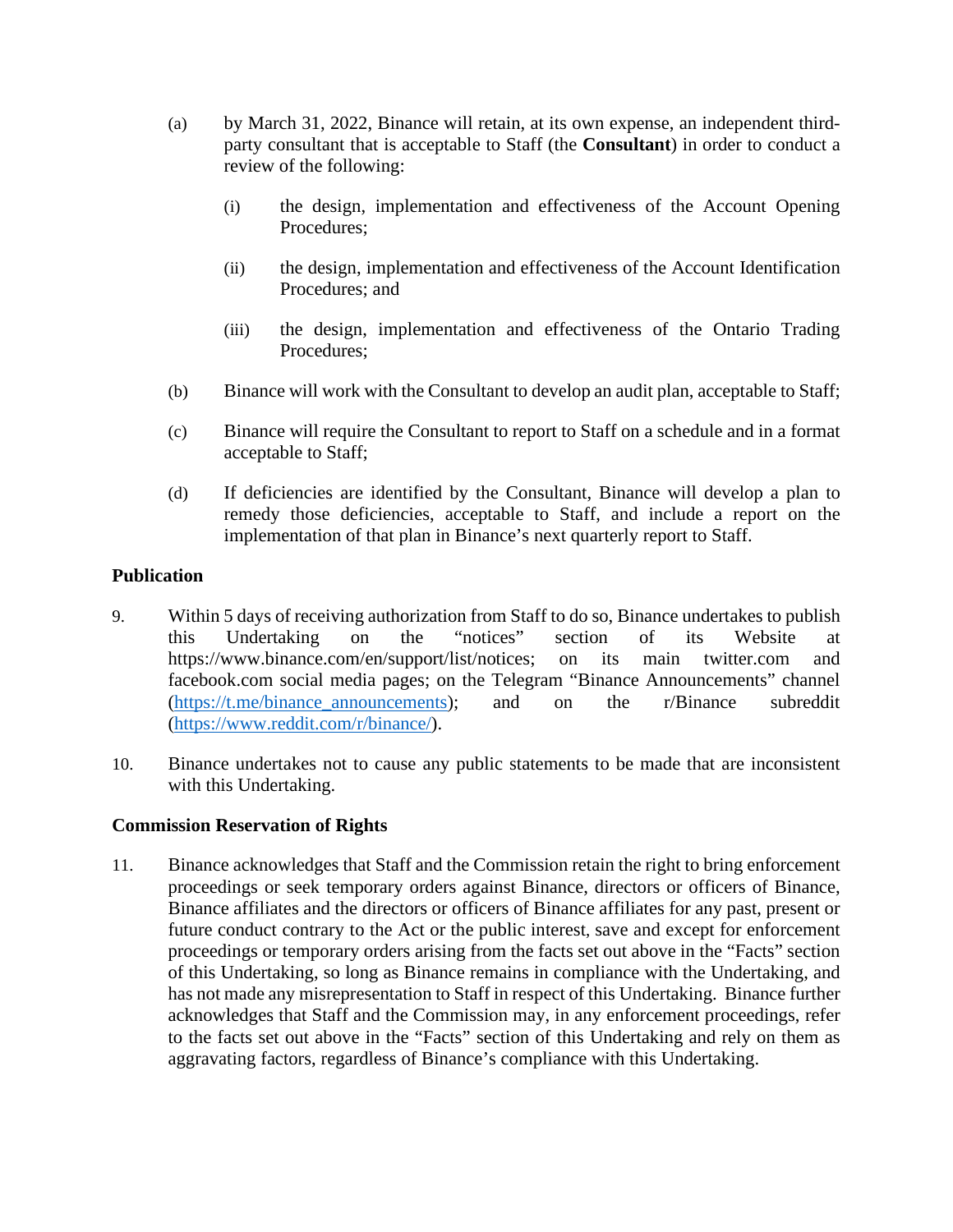12. For certainty, and without limiting the foregoing, Binance also acknowledges that Staff and the Commission may bring enforcement proceedings or seek temporary orders against Binance, directors or officers of Binance, Binance affiliates and the directors or officers of Binance affiliates for any breach of this Undertaking or any misrepresentation made to Staff in respect of this Undertaking.

# **Independent Legal Advice**

13. Binance acknowledges that it is freely entering into this Undertaking, is represented by legal counsel in respect of this matter and has obtained legal advice with respect to this Undertaking.

Dated the 16th day of March, 2022.

# **BINANCE HOLDINGS LIMITED**

*"Changpeng Zhao"* 

Name: Changpeng Zhao

Title: Founder and CEO

*I am authorized to bind this corporation*